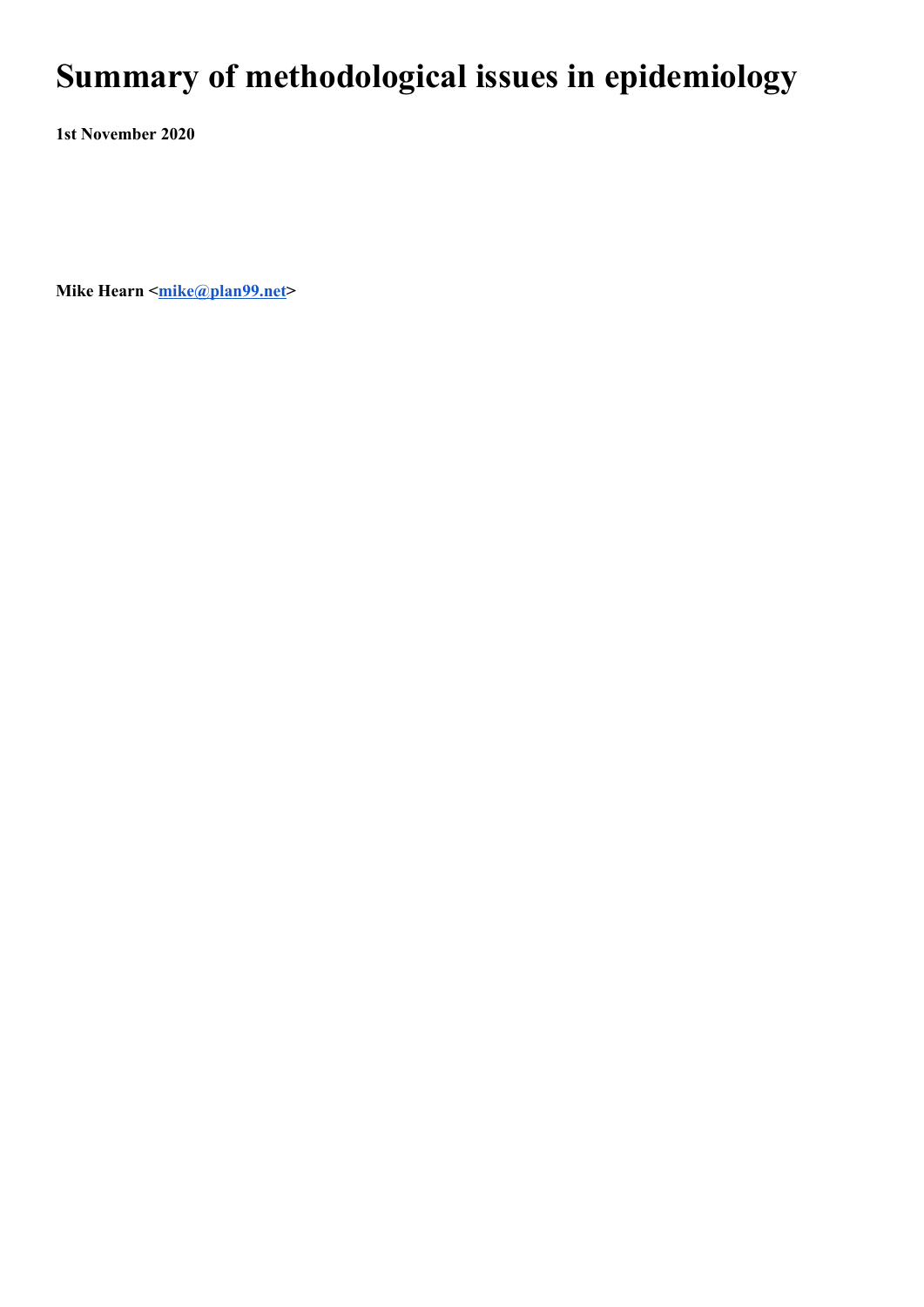**Abstract.** Problematic practices within epidemiology are presented, along with suggestions for improvement.

**Lack of public review.** The Imperial College London Report 9 paper that largely drove UK public policy contained internally inconsistent/non-replicable numbers 1 , didn't use data from arguably the best datasets then available that indicated a 40% lower fatality rate<sup>2</sup>, and relied on unpublished model code that only its author understood<sup>3</sup>. These problems were caught after the work had already altered government policy. Whilst many researchers have embraced open access, preprints and public code/data, these practices are not a requirement for research relied on by the civil service. When external review from outside the field did occur it was rejected with the justification that cross-discipline review is inherently illegitimate 4 .

**Poor characterisation of statistical uncertainty.** Policy was driven by modelling that used insufficiently large data sets to derive critical inputs<sup>5</sup> and uncertainty bounds were either not reported at all<sup>6</sup> or had extremely wide ranges<sup>7</sup>. Uncertainty ranges were sometimes widened post-publication, e.g. days after the release of ICL Report 9 the lead author altered his prediction to be "could be 20,000 deaths *or much lower*" 8 , thus rendering the predictions unfalsifiable in one direction and adding a wide uncertainty bound post-facto.

**Non-existent or circular model validation.** Validation of epidemiological models is rare. Some scientists have argued that few healthcare models can ever be validated against reality, yet they should still be used to make decisions 9 . The COVID model produced by Imperial College London is derived from a flu model first published in 2005<sup>10</sup>. Despite many outbreaks of seasonal influenza having occurred since then, no evidence was provided in Report 9 or its citations showing that the model accurately predicts epidemics. Models are frequently considered validated if their predictions match the results of other models<sup>11,12</sup> rather than the actual course of an epidemic. This is invalid because testing predictions against themselves is circular reasoning.

Research papers may pre-suppose their own conclusions, for example, *Nature* published a modelling paper from ICL (Flaxman et al) which claimed lockdowns had saved 3.1 million lives 13 . In fact it used circular logic by pre-allocating all the reductions in R to government intervention  $(NPI)^{14}$  and encoded the output conclusion in the input parameters via statistical forcing and parameter choice<sup>15</sup>. A related issue is how the reliability of COVID PCR testing is determined by calibrating the test against itself<sup>16</sup>. Peer review appears to only rarely prevent these kinds of problems.

Particularly concerning is the use in some papers of subjective Bayesian priors, which encode the scientist's pre-existing intuitive beliefs about the likelihood of certain answers as inputs. As the result of science is itself evidence used to update those intuitive beliefs, this is another form of circular reasoning.

**No code quality processes.** Standard epidemiological practice is to peer review the intended assumptions and conclusions of a model, but not the implementation<sup>17</sup>. There are no academic processes that recognise the possibility of implementation error. Despite 15 years of continuous development the code behind Report 9 was only made public in 2020 after public pressure and FOIA requests. Once public review was possible bugs were found in its code that impacted its predictions<sup>18</sup>, for example it was found that predictions depended on arbitrary factors like what kind of computer was used to run it<sup>19</sup>, that it contained data corruption bugs<sup>20,21,22</sup>, and that predictions of bed demand changed between versions by more than the size of the Nightingale emergency hospital deployment<sup>18</sup>. No standard regression test system was in place. Although professional software engineers were brought in to work on the code, this occurred only after it had already altered government policy. The British Computing Society criticised the lack of code quality processes in academic modelling<sup>23</sup>.

**Misleading press statements.** In their paper Flaxman et al stated that the claim of 3.1 million lives saved was "illustrative only", and that "in reality even in the absence of government interventions we would expect Rt to decrease *and therefore [we] would overestimate deaths in the no-intervention model*" 13 . But to the press Flaxman said, "*Lockdown averted millions of deaths, those deaths would have been a tragedy*" 24 . After concerns were raised by software engineers that the ICL COVID-Sim model did not repeatedly generate the same predictions, ICL published a press release 25 in which a third party researcher stated "*I was able to reproduce the results… from Report 9*". Nature claimed "it dispels some misapprehensions about the code, and shows that others can repeat the original findings  $\frac{1}{26}$ . Models generate predictions, not findings. In fact every prediction he got out of the model was different, three of them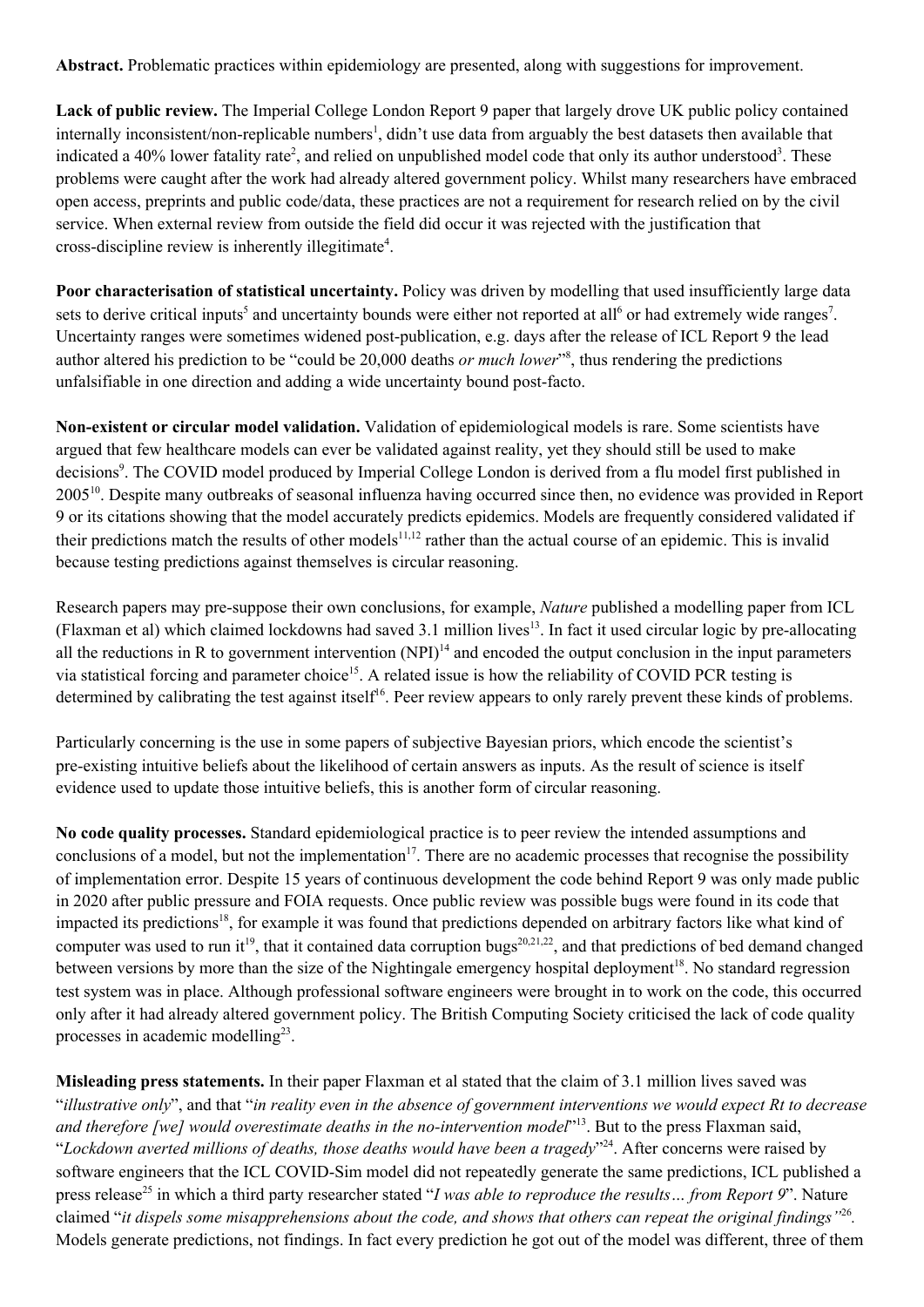showing "significant differences" of 10-25%<sup>27</sup>. The press release also stated that Report 9 was built "*on code originally developed, published and peer-reviewed in 2005 and 2006*", although the code had never been published or externally/peer reviewed until 2020.

**Excessive freedom in choosing input data.** Researchers may freely select data and add assumptions without regard to quality. The Lancet published a modelling paper in August<sup>28</sup> that used fatality rate data gathered in January<sup>29</sup>, likewise for a paper modelling the impacts of contact tracing<sup>11</sup>, although observed CFRs at that time ranged between 2.8% (higher than the Spanish Flu) and 0.18%<sup>30</sup>. It was already known since 2012 that it can take several months of observation for fatality ratios to become accurate enough to be usable 5 . More recent data would have lowered predicted deaths significantly. The Lancet paper also claimed "*the data are sparse*" using a citation from March, although a month earlier in July a literature review by doctors stated the opposite<sup>31</sup>. The ICL COVID-Sim model has over 200 user-specifiable parameters, many of which appear to be guesses<sup>32</sup>. As an example it assumed individuals hardly vary in their chances of catching COVID; the projected number of infections is far lower if the assumption is modified for non-uniform susceptibility<sup>33</sup>.

**Lack of cost/benefit analysis.** The quality adjusted life year (QALY) is a standard metric used for analysis of healthcare interventions in the NHS<sup>34</sup>. NICE suggests a limit of about £20,000 - £30,000 spent per QALY gained<sup>35</sup>. However, QALY analysis in academic output is rare - none of the papers discussed in this report uses it. Although non-pharmaceutical interventions were a topic of the original ICL paper from 2005<sup>10</sup>, modelling efforts then and since appear uninterested in the question of whether they are cost effective. Nor are physical and mental health losses caused by NPI accounted for. One paper with "*Modelling the health and economic impacts of … strategies for COVID-19*" in the title declined to do a cost/benefit analysis, because the idea of a tradeoff between GDP and health outcomes would be contested<sup>36</sup>. Yet cost/benefit analysis is routine for pharmaceutical interventions and is especially critical for COVID-19 due to the high rate of comorbidities, high average age of the victims and high cost of lockdowns.

**Silencing of disagreement.** A model that calculated lower herd immunity thresholds (i.e. a quicker end to the epidemic) was rejected for publication because if people felt less at risk, government intervention might be reduced<sup>37</sup>. The journal *Science* considered rejecting a similar paper for similar reasons<sup>38</sup>. Journals have refused to publish a large-scale field study of whether masks are effective 39 ; the author said it would be published "*as soon as a journal is brave enough*<sup>240</sup>. A Nobel prize winner in biophysics was barred from speaking at an academic conference due to his anti-lockdown views<sup>41</sup>. A member of SAGE obtained pre-agreement from BBC Radio 4 that a debate between her and an opposing epidemiologist would be rigged<sup>42</sup>. A professor of epidemiology at Stanford had a paper rejected on the basis that "*no infectious disease expert thinks this way*" 43 .

## **Suggestions for improvement**

Although this paper focuses on epidemiology, questionable research practices are widespread across many academic fields which inform public policy<sup>44</sup>. The following suggestions are therefore neutral with respect to field of study:

- 1. Before research is presented to ministers or the civil service it should be pre-vetted by a new Office of Research Integrity, that:
	- a. Seeks out disagreement both within and outside the academic community. Commission Tenth Man<sup>45</sup> / red team reports from those people so they can make their case directly to the government.
	- b. Is trained in how to critically review research papers using in-house statistical expertise, under time pressure. Papers found to be using obsolete data, containing logical fallacies, questionable causative and/or statistical models, or insufficiently supported or biased assumptions, should not be approved for use.
	- c. Requires evidence of model validation against reality. Validation studies should be performed by a third party outside the domain being validated (i.e. researchers in a field would not be allowed to validate for government use research produced by researchers in that same field)
	- d. Has the power to disbar researchers from being on projects that receive public money in case of detected research fraud.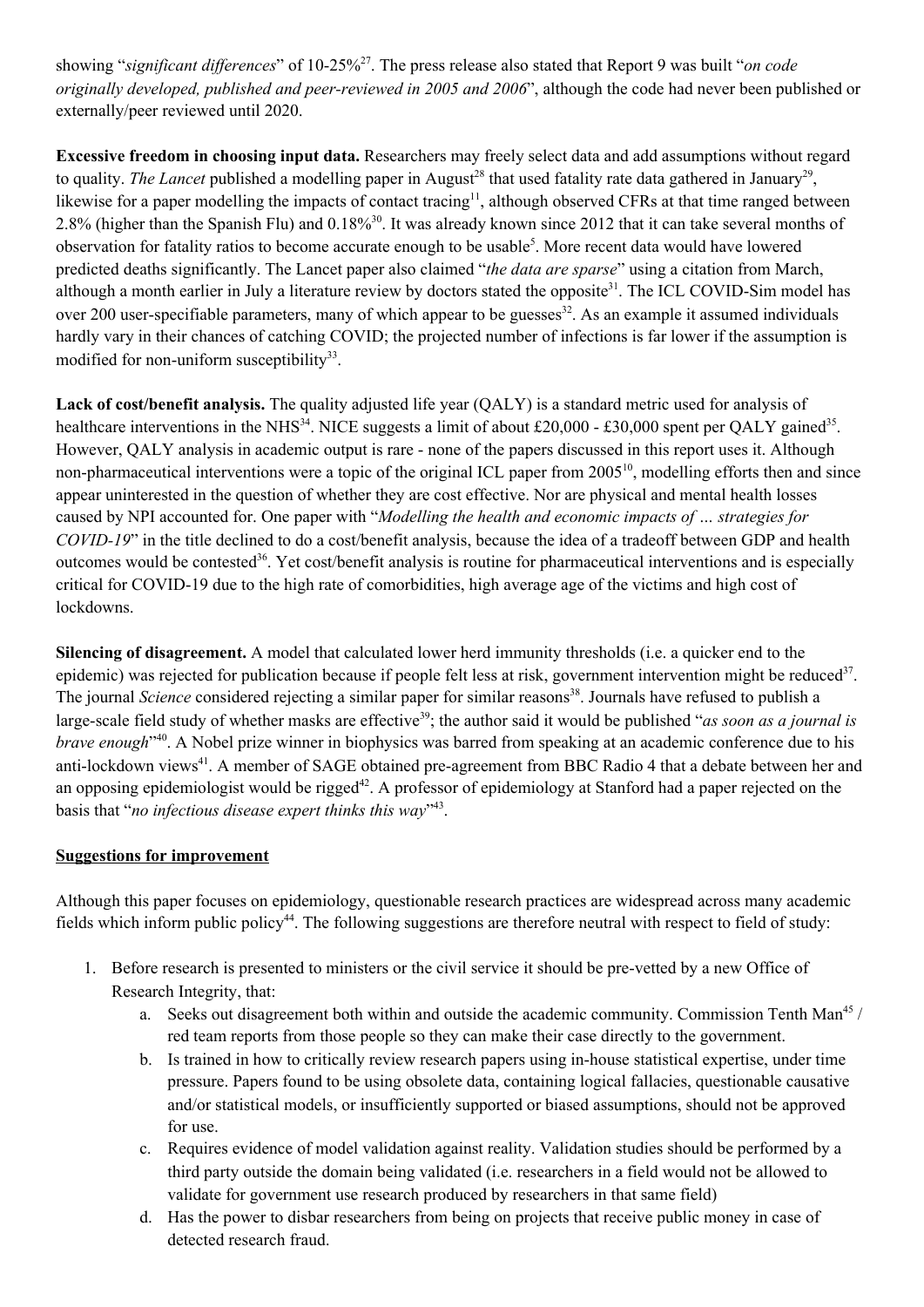- 2. Code quality controls:
	- a. Publishing anything about a model requires publishing at the same time all code and data utilised, with a clear explanation of all assumptions made. Exceptions for datasets licensed from commercial organisations (universities may not sub-license data they collected to get around this requirement).
	- b. Pre-registration of modelling efforts prior to publication, in which commitments to software engineering practices are made, e.g.
		- i. Minimum levels of unit test coverage (recommendation:  $\geq$ = 80%)
		- ii. Internal peer review of code changes
		- iii. Use of memory safe languages
	- c. Hiring or contracting of qualified software engineers to implement or review model code. In case of hiring for review, the comments and consequent changes must be co-published with the code itself.
- 3. All modelling used to argue for or against specific policies must demonstrate rigorous cost benefit analysis, backed by data collected outside the domain being studied (i.e. researchers in a field may not provide their own *de novo* figures for costs or benefits).
- 4. Prediction markets have proven successful at predicting which papers will successfully replicate. Similar markets may prove beneficial for estimating the accuracy of forecasts. The field of superforecasting may also have insight to contribute.

## **Contributors**

The author is indebted to Nicholas Lewis and Harrison Comfort for their careful review and analysis.

Mike Hearn has been programming computers since 1990. Between 2006-2014 he worked at Google as a senior software engineer on Maps, Gmail and account security. Since then he has been developing database and encryption technology, primarily for the finance and trade/shipping sectors. He has no connection with academia or the field of epidemiology.

## **References**

- 1. Imperial College UK [COVID-19](https://www.nicholaslewis.org/imperial-college-uk-covid-19-numbers-dont-seem-to-add-up/) numbers don't seem to add up, Nicholas Lewis, 2020
- 2. Report 9 used infection fatality rate estimates (adjusting them up by 17%) from another ICL study, Verity et al., which were based exclusively on Chinese data despite the authors also analysing the Diamond Princess data and obtaining a 39% lower best estimate. See also [COVID-19:](https://www.nicholaslewis.org/covid-19-updated-data-implies-that-uk-modelling-hugely-overestimates-the-expected-death-rates-from-infection/#_edn6) Data from the Diamond Princess cruise ship implies that UK modelling hugely [overestimates](https://www.nicholaslewis.org/covid-19-updated-data-implies-that-uk-modelling-hugely-overestimates-the-expected-death-rates-from-infection/#_edn6) the expected death rates from infection, Nicholas Lewis, 2020
- 3. "Yet for other scientists the big problem with Ferguson's model is that they cannot tell how it works. It consists of several thousand lines of dense computer code, with no description of which bits of code do what. Ferguson agreed this is a problem. "For me the code is not a mess, but it's all in my head, completely undocumented. Nobody would be able to use it . . . and I don't have the bandwidth to support individual users." He plans to put that right by working with Carmack and others to publish the entire program as an *interactive website*", Neil Ferguson interview: No 10's infection guru recruits game [developers](https://www.thetimes.co.uk/article/neil-ferguson-interview-no-10s-infection-guru-recruits-game-developers-to-build-coronavirus-pandemic-model-zl5rdtjq5) to build [coronavirus](https://www.thetimes.co.uk/article/neil-ferguson-interview-no-10s-infection-guru-recruits-game-developers-to-build-coronavirus-pandemic-model-zl5rdtjq5) pandemic model, Sunday Times, March 2020.
- 4. "*Epidemiology is not a branch of computer science and the conclusions around lockdown rely not on any mathematical model but on the scientific consensus*", statement by Imperial College London, [Coding](https://www.telegraph.co.uk/technology/2020/05/27/computer-modelling-epidemics-must-meet-professional-standards/) that led to lockdown was 'totally [unreliable'](https://www.telegraph.co.uk/technology/2020/05/27/computer-modelling-epidemics-must-meet-professional-standards/) and a 'buggy mess', say experts, Daily Telegraph, May 2020.
- 5. The Time Required to Estimate the Case Fatality Ratio of [Influenza](https://www.ncbi.nlm.nih.gov/pmc/articles/PMC3357941/) Using Only the Tip of an Iceberg: Joint Estimation of the Virulence and the [Transmission](https://www.ncbi.nlm.nih.gov/pmc/articles/PMC3357941/) Potential, Computational and Mathematical Methods in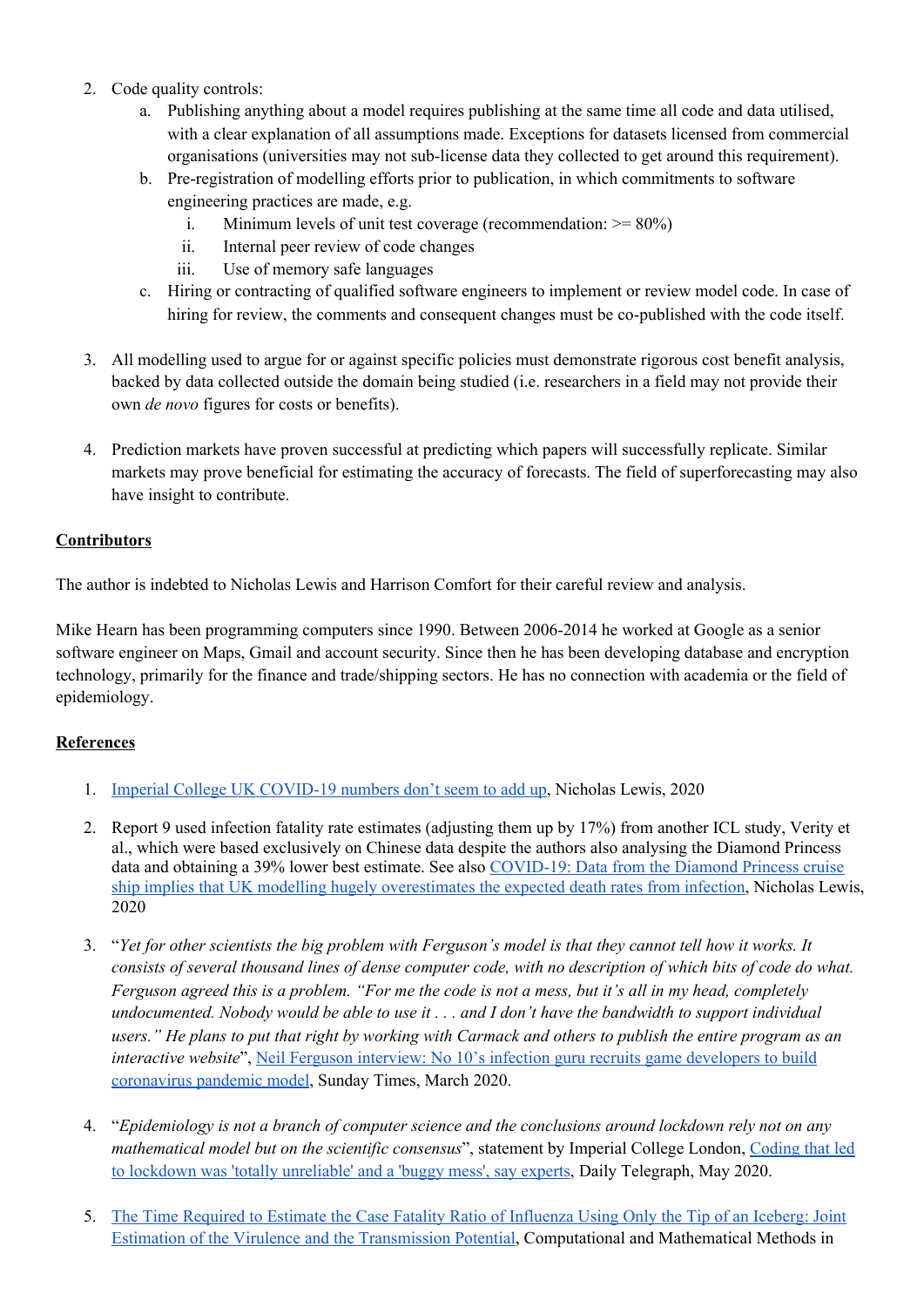Medicine, 2012

- 6. ICL Report 9 proposed several scenarios given varying values of R0 but did not present any uncertainty intervals for its predictions, although the underlying model was both intentionally stochastic and unintentionally computationally unstable.
- 7. "Last week IHME projected that Covid-19 deaths in the U.S. would total about 60,000 by August 4; this week that was revised to 68,000, with 95% certainty that the actual toll would be between  $30,188$  and  $175,965$ ", [Influential](https://www.statnews.com/2020/04/17/influential-covid-19-model-uses-flawed-methods-shouldnt-guide-policies-critics-say/) Covid-19 model uses flawed methods and shouldn't guide U.S. policies, critics say, STAT News, April 2020
- 8. UK has enough intensive care units for [coronavirus,](https://www.newscientist.com/article/2238578-uk-has-enough-intensive-care-units-for-coronavirus-expert-predicts/#ixzz6bt0J0jIS) expert predicts, New Scientist, March 2020
- 9. "After reviewing the conditions required for predictive validation, such as constancy of the situation over time and across variations of conditions not specified in the model as well as availability of sufficient data to make *predictive tests, [Weinstein et al] concluded that few models in healthcare could ever be validated for* predictive use. This, however, does not disqualify such models from being used as aids to decision making. Philips et al state that since a decision-analytic model is an aid to decision making at a particular point in time, there is no empirical test of predictive validity. From a similar premise, Sculpher et al argue that *prediction is not an appropriate test of validity for such models*", Validation of [population-based](https://www.ncbi.nlm.nih.gov/pmc/articles/PMC3001435/) disease [simulation](https://www.ncbi.nlm.nih.gov/pmc/articles/PMC3001435/) models: a review of concepts and methods, BMC Public Health, 2010
- 10. Strategies for [containing](https://pubmed.ncbi.nlm.nih.gov/16079797/) an emerging influenza pandemic in Southeast Asia, Nature, 2005
- 11. "We believe in checking models against each other, as it's the best way to understand which models work best *in* what *circumstances*<sup>"</sup>, <u>[documentation](https://github.com/ptti/ptti/blob/master/README.md) for a COVID model</u> used in the paper "[Modelling](https://github.com/ptti/ptti/raw/master/docs/PTTI-Covid-19-UK.pdf) the health and economic impacts of [Population-wide](https://github.com/ptti/ptti/raw/master/docs/PTTI-Covid-19-UK.pdf) Testing, contact Tracing and Isolation (PTTI) strategies for COVID-19 in the [UK"](https://github.com/ptti/ptti/raw/master/docs/PTTI-Covid-19-UK.pdf), preprint at SSRN, 2020
- 12. "*There is agreement in the literature that comparing the results of dif erent models provides important evidence of validity and increases model credibility*", Validation of [population-based](https://www.ncbi.nlm.nih.gov/pmc/articles/PMC3001435/) disease simulation models: a review of [concepts](https://www.ncbi.nlm.nih.gov/pmc/articles/PMC3001435/) and methods, BMC Public Health, 2010
- 13. Estimating the effects of [non-pharmaceutical](https://www.nature.com/articles/s41586-020-2405-7) interventions on COVID-19 in Europe, Nature, 2020
- 14. "They estimate  $R(t)$  from daily deaths associated with SARS-CoV-2 using as an a priori restriction that  $R(t)$ may only change at those dates where interventions become effective. Such an approach does not prove that *NPIs were ef ective but rather begs the result, i.e., involves circular logic*", [Comment](https://advance.sagepub.com/articles/preprint/Comment_on_Flaxman_et_al_2020_The_illusory_effects_of_non-pharmaceutical_interventions_on_COVID-19_in_Europe/12479987) on Flaxman et al: The illusory effects of [non-pharmaceutical](https://advance.sagepub.com/articles/preprint/Comment_on_Flaxman_et_al_2020_The_illusory_effects_of_non-pharmaceutical_interventions_on_COVID-19_in_Europe/12479987) interventions on COVID-19 in Europe, preprint at Advance, Homburg & Kuhbandner, 2020 (doi: 10.31124/advance.12479987.v1)
- 15. Did lockdowns really save 3 million [COVID-19](https://www.nicholaslewis.org/did-lockdowns-really-save-3-million-covid-19-deaths-as-flaxman-et-al-claim/) deaths, as Flaxman et al. claim?, Nicholas Lewis, 2020.
- 16. "the test being evaluated forms part of the reference standard, and this would tend to inflate the measured *sensitivity of these tests*", [Interpreting](https://www.bmj.com/content/bmj/369/bmj.m1808.full.pdf) a COVID-19 test result, BMJ, 2020
- 17. "Evaluation of the source code by external experts is rare because of intellectual property concerns [11,15]. *This practice, however, adds to the impression of simulation models as black boxes.*", [Validation](https://www.ncbi.nlm.nih.gov/pmc/articles/PMC3001435/) of [population-based](https://www.ncbi.nlm.nih.gov/pmc/articles/PMC3001435/) disease simulation models: a review of concepts and methods, BMC Public Health, 2010
- 18. Second analysis of [Ferguson's](https://lockdownsceptics.org/second-analysis-of-fergusons-model/) model, Mike Hearn (writing as Sue Denim), 2020
- 19. [COVID-Sim](https://github.com/mrc-ide/covid-sim/issues/30) Issue #30, GitHub, 2020
- 20. Fix a bug where variables weren't getting [initialised](https://github.com/mrc-ide/covid-sim/commit/facc5127b35b71ab9b6208961e08138f56448643) to 0, COVID-Sim change facc5127b35b71ab9b6208961e08138f56448643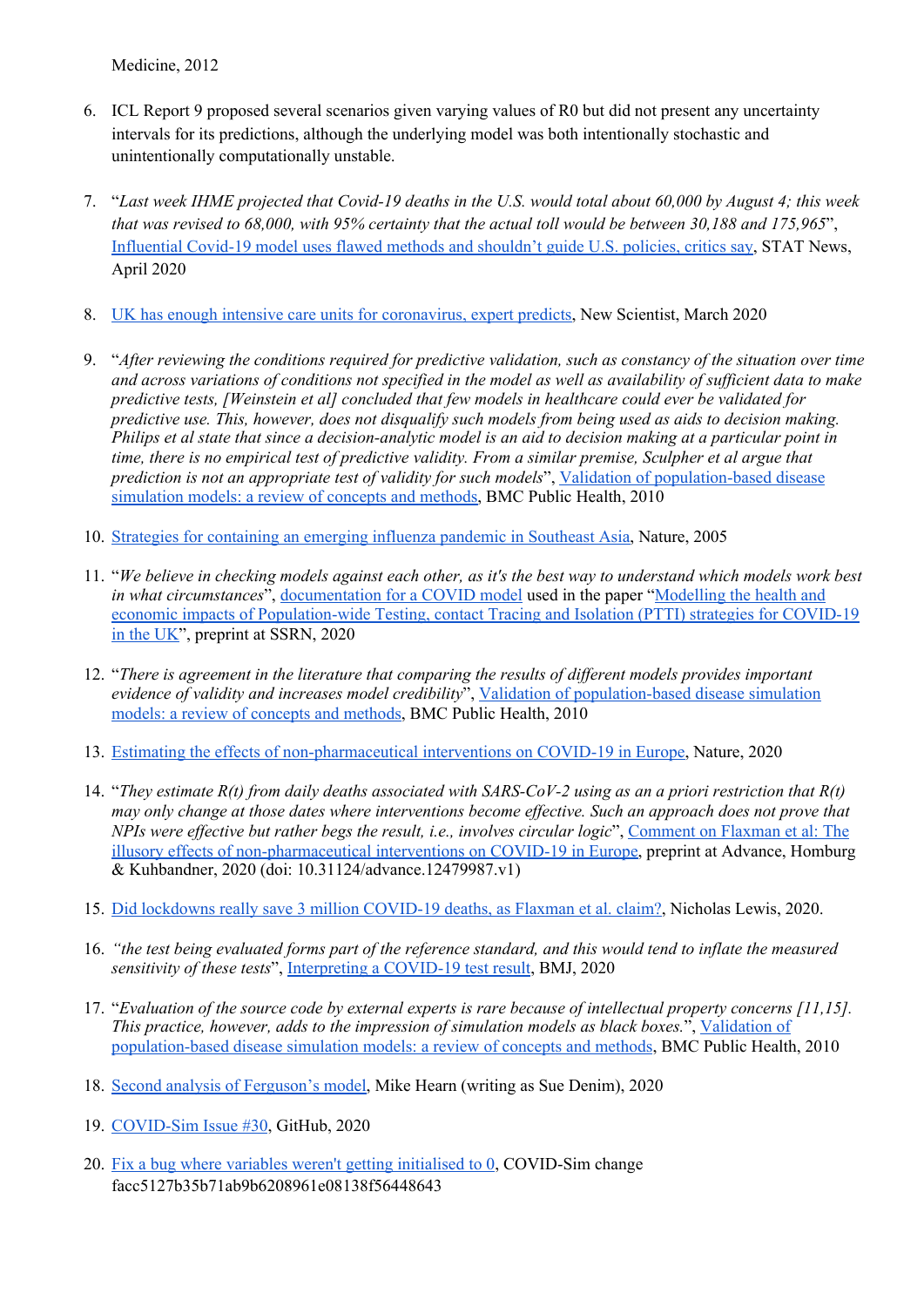- 21. This fixes an [uninitialised](https://github.com/mrc-ide/covid-sim/commit/581ca0d8a12cddbd106a580beb9f5e56dbf3e94f) memory usage when using schools as input, COVID-Sim change 581ca0d8a12cddbd106a580beb9f5e56dbf3e94f
- 22. Fix issue causing invalid output from age [distribution](https://github.com/mrc-ide/covid-sim/commit/3d4e9a4ee633764ce927aecfbbcaa7091f3c1b98) code, COVID-Sim change 3d4e9a4ee633764ce927aecfbbcaa7091f3c1b98
- 23. "*Computer code used to model the spread of diseases including coronavirus must meet professional standards* ... the quality of the software implementations of scientific models appear to rely too much on the individual *coding practices of the scientists who develop them*", Computer [modelling](https://www.telegraph.co.uk/technology/2020/05/27/computer-modelling-epidemics-must-meet-professional-standards/) of epidemics must meet ['professional](https://www.telegraph.co.uk/technology/2020/05/27/computer-modelling-epidemics-must-meet-professional-standards/) standards', says industry group, Daily Telegraph, May 2020.
- 24. [Coronavirus:](https://www.bbc.com/news/health-52968523) Lockdowns in Europe saved millions of lives, BBC News, 2020
- 25. Codecheck confirms [reproducibility](https://www.imperial.ac.uk/news/197875/codecheck-confirms-reproducibility-covid-19-model-results/) of COVID-19 model results, Imperial College London press release, 2020
- 26. Critiqued coronavirus simulation gets thumbs up from [code-checking](https://www.nature.com/articles/d41586-020-01685-y?sf234894565=1) efforts, Nature, 2020
- 27. CODECHECK certificate 2020-010, <https://doi.org/10.5281/zenodo.3865491>
- 28. Determining the optimal strategy for reopening schools, the impact of test and trace [interventions,](https://www.thelancet.com/journals/lanchi/article/PIIS2352-4642(20)30250-9/fulltext) and the risk of occurrence of a second [COVID-19](https://www.thelancet.com/journals/lanchi/article/PIIS2352-4642(20)30250-9/fulltext) epidemic wave in the UK: a modelling study, The Lancet, August 2020
- 29. Estimates of the severity of [COVID-19](https://www.medrxiv.org/content/10.1101/2020.03.09.20033357v1) disease, Verity et al, preprint, published March 2020, calculating infection:fatality ratio based on PCR testing done in January.
- 30. 2019-Novel Coronavirus [\(2019-nCoV\):](https://smw.ch/article/doi/smw.2020.20203) estimating the case fatality rate a word of caution, Swiss Medical Weekly, February 2020
- 31. "After six months, we have a wealth of accumulating data showing that children are less likely to become *infected and seem less infectious; it is congregating adults who aren't following safety protocols who are responsible for driving the upward curve*", Children rarely transmit [COVID-19,](https://www.sciencedaily.com/releases/2020/07/200710100934.htm) Science News, July 2020.
- 32. e.g. that symptomatic people meet exactly half the number of random contacts as a healthy person, that asymptomatic people are 50% as infectious as symptomatic, or that the variation in individual infectiousness (overdispersion/"k") was exactly 25%.
- 33. Why herd immunity to [COVID-19](https://www.nicholaslewis.org/why-herd-immunity-to-covid-19-is-reached-much-earlier-than-thought/) is reached much earlier than thought, Nicholas Lewis, 2020
- 34. Judging whether public health [interventions](https://www.nice.org.uk/Media/Default/guidance/LGB10-Briefing-20150126.pdf) offer value for money, NICE, 2013
- 35. ibid
- 36. "Our results are presented as a disaggregated impact inventory rather than a cost-benefit analysis given that *the latter would require a measure of an appropriate rate of trade-of between reductions in deaths and reduced GDP, which are available but likely to be contested*", ["Modelling](https://github.com/ptti/ptti/raw/master/docs/PTTI-Covid-19-UK.pdf) the health and economic impacts of [Population-wide](https://github.com/ptti/ptti/raw/master/docs/PTTI-Covid-19-UK.pdf) Testing, contact Tracing and Isolation (PTTI) strategies for COVID-19 in the UK", preprint at SSRN, 2020
- 37. "Given the [implications](https://twitter.com/mgmgomes1/status/1291162358962937857) for public health, it is appropriate to hold claims around the herd immunity threshold to a very high evidence bar, as these would be interpreted to justify relaxation of [interventions,](https://twitter.com/mgmgomes1/status/1291162358962937857) potentially [placing](https://twitter.com/mgmgomes1/status/1291162358962937857) people at risk", rejection reason as stated by biomathematician M Gabriela Gomez, August 2020
- 38. "The relevant Science editors discussed whether it was in the public interest to publish the findings ... we were concerned that forces that want to downplay the severity of the pandemic as well as the need for social *distancing would seize on the results to suggest that the situation was less urgent*", [Modeling](https://blogs.sciencemag.org/editors-blog/2020/06/23/modeling-herd-immunity/) herd immunity,